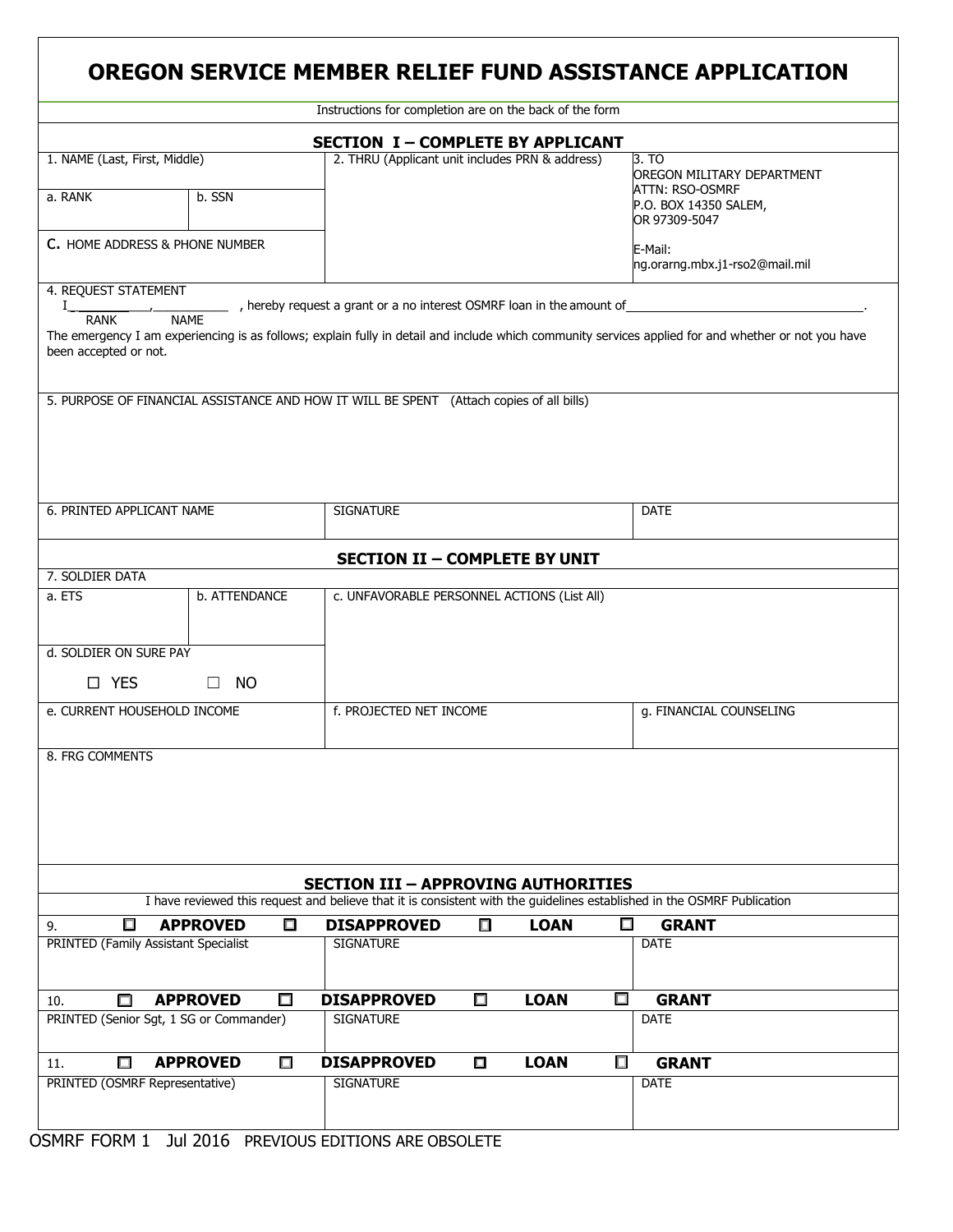# **INSTRUCTIONS**

#### SECTION I – COMPLETED BY APPLICANT

This form is to be typed or printed

All blocks MUST be filled in, Incomplete applications will not be accepted.

1. Last Name, First Name, Middle Initial

1a. Rank

1b. Social Security Number

1c. Home address/home phone number

2. Applicant's unit, unit address, & payroll number(PRN)

3. Already filled out

4. Applicant must fill in all blanks and FULLY explain what has caused the emergency situation. Also, applicant must state if the situation they are facing is a Personal Hardship and not an Emergency. To include in this block is any and all community services that they applicant has applied to and whether or not they have been accepted or denied.

5. This block is used to list bills and amounts due that the loan will applied towards. All copied of billing statements and or rental/mortgage agreements listed in this block must accompany the application.

6. Self explanatory

#### **SECTION II – COMPLETED UNIT**

7. 7a thru 8 to be filled out by unit representative.

7a. ETS date

7b. Drill attendance ( 100%, awol, unsat, etc…), have they attended all drill drills? 7c. Unfavorable actions: Flags, Article 15s, AWOLs, etc

7d. Is the soldier on Sure Pay?

7e. Current TOTAL household income, if married include spouses spouse income

7f. Projected NET household income

7g. Name of who from unit has counseled the applicant.

8. **If the Family Readiness Group has comments bearing on the situation, enter them here**.

### **SECTION III – APPROVING AUTHORITIES**

9. Must be signed by the unit Family Assistance Specialist

10. Must be signed by a Unit Senior Sgt, 1SG or Unit Commander (no exceptions) and checked approved or not approved, and loan or grant indicated.

11. Must be signed by the OSMRFBOD member and checked approved or not approved and either loan or grant indicated.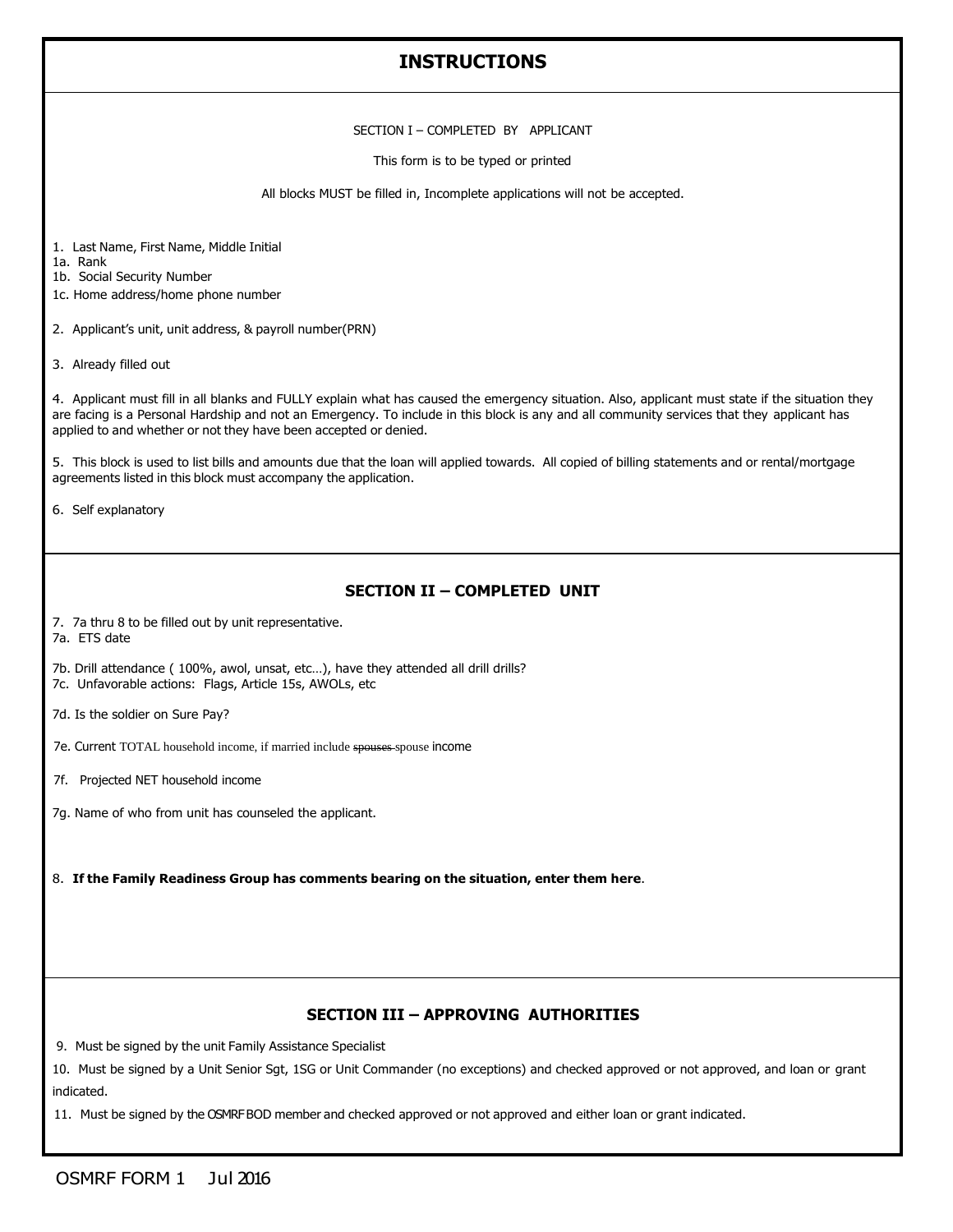| OREGON SERVICE MEMBER RELIEF FUND                                                                                                                                                                                                                                                                                                                                                                                                                                                       |                  |                      |                 |                          |  |  |  |  |  |  |
|-----------------------------------------------------------------------------------------------------------------------------------------------------------------------------------------------------------------------------------------------------------------------------------------------------------------------------------------------------------------------------------------------------------------------------------------------------------------------------------------|------------------|----------------------|-----------------|--------------------------|--|--|--|--|--|--|
| PROMISSORY NOTE                                                                                                                                                                                                                                                                                                                                                                                                                                                                         |                  |                      |                 |                          |  |  |  |  |  |  |
| <b>INSTRUCTIONS ON REVERSE</b>                                                                                                                                                                                                                                                                                                                                                                                                                                                          |                  |                      |                 |                          |  |  |  |  |  |  |
| SECTION I - LOAN INFORMATION                                                                                                                                                                                                                                                                                                                                                                                                                                                            |                  |                      |                 |                          |  |  |  |  |  |  |
| 1. NAME<br>(LAST, FIRST MI.)                                                                                                                                                                                                                                                                                                                                                                                                                                                            | 2. RANK          | 3. SSN               | 4 ETS           | 5. DATE                  |  |  |  |  |  |  |
| 6. TOTAL LOAN AMOUNT<br>(a)                                                                                                                                                                                                                                                                                                                                                                                                                                                             | 8. HOME ADDRESS  | (Include home phone) | 9. UNIT ADDRESS |                          |  |  |  |  |  |  |
| 7. MONTHLY PAYMENT<br>(c) (See item 10)                                                                                                                                                                                                                                                                                                                                                                                                                                                 |                  |                      |                 |                          |  |  |  |  |  |  |
| 10. LOAN PAYMENT CALCULATOR<br>(12 Month Maximum duration for repayment of loan amount)<br>Amount of loan<br>divided by 12 equal payments per month equals: ___________________<br>Payments starting 90<br>days after the application has been submitted.                                                                                                                                                                                                                               |                  |                      |                 |                          |  |  |  |  |  |  |
| Start date of payments: _____                                                                                                                                                                                                                                                                                                                                                                                                                                                           |                  |                      |                 |                          |  |  |  |  |  |  |
| Month<br>Day<br>Year<br>SECTION II - LOAN AGREEMENT                                                                                                                                                                                                                                                                                                                                                                                                                                     |                  |                      |                 |                          |  |  |  |  |  |  |
| 11. LOAN AMOUNT                                                                                                                                                                                                                                                                                                                                                                                                                                                                         |                  |                      |                 |                          |  |  |  |  |  |  |
| a. Whereas, I am receiving a no-interest loan from the Oregon Service Members Relief Fund on<br>In the<br>Day Month Year<br>amount of<br>dollars.                                                                                                                                                                                                                                                                                                                                       |                  |                      |                 |                          |  |  |  |  |  |  |
| (a)                                                                                                                                                                                                                                                                                                                                                                                                                                                                                     |                  | AND                  |                 |                          |  |  |  |  |  |  |
| b. Whereas, I agree to repay the aforesaid loan in full, prior to my current Expiration Term of Service (ETS) on<br>Day Month Year<br>in accordance with the terms listed below.<br>AND<br>c. Whereas, I understand the availability of Oregon Service Member Relief Fund assistance to Oregon National Guard members<br>depends on the repayment of loans like mine.<br>d. Payments must be mailed to: Oregon Military Department, ATTN: RSO-OSMRF, PO Box 14350, Salem, OR 97309-5047 |                  |                      |                 |                          |  |  |  |  |  |  |
| 12. REPAYMENT OF                                                                                                                                                                                                                                                                                                                                                                                                                                                                        |                  |                      |                 |                          |  |  |  |  |  |  |
| <b>LOAN NOW</b>                                                                                                                                                                                                                                                                                                                                                                                                                                                                         |                  |                      |                 |                          |  |  |  |  |  |  |
| THEREFORE:<br>I promise to repay the Oregon Service Member Relief Fund (OSMRF) the sum of                                                                                                                                                                                                                                                                                                                                                                                               |                  |                      |                 | dollars with no interest |  |  |  |  |  |  |
|                                                                                                                                                                                                                                                                                                                                                                                                                                                                                         |                  | (a)                  |                 |                          |  |  |  |  |  |  |
| thereon, payable in the amount of<br>dollars per month commencing on<br>with<br>(c)<br>Day Month Year                                                                                                                                                                                                                                                                                                                                                                                   |                  |                      |                 |                          |  |  |  |  |  |  |
| the last payment due on the<br>of                                                                                                                                                                                                                                                                                                                                                                                                                                                       |                  |                      |                 |                          |  |  |  |  |  |  |
| Day                                                                                                                                                                                                                                                                                                                                                                                                                                                                                     | Month            | Year                 |                 |                          |  |  |  |  |  |  |
| 13. DEFAULT OF LOAN                                                                                                                                                                                                                                                                                                                                                                                                                                                                     |                  |                      |                 |                          |  |  |  |  |  |  |
| a. If default is made with any installment or part of any installment when the payment is due, then the entire principal amount of the                                                                                                                                                                                                                                                                                                                                                  |                  |                      |                 |                          |  |  |  |  |  |  |
| loan shall become immediately due and payable at the option of the holder of this note without notice.                                                                                                                                                                                                                                                                                                                                                                                  |                  |                      |                 |                          |  |  |  |  |  |  |
| <b>b.</b> In the event of a suit to recover the amount of this loan is commenced, I agree to payment of such additional sums as any                                                                                                                                                                                                                                                                                                                                                     |                  |                      |                 |                          |  |  |  |  |  |  |
| attorney and court fees as may be adjudged reasonable                                                                                                                                                                                                                                                                                                                                                                                                                                   |                  |                      |                 |                          |  |  |  |  |  |  |
|                                                                                                                                                                                                                                                                                                                                                                                                                                                                                         |                  |                      |                 |                          |  |  |  |  |  |  |
| <b>BORROWER</b><br>14.<br>(I have received a copy of this note and agree to all terms and conditions set herein)                                                                                                                                                                                                                                                                                                                                                                        |                  |                      |                 |                          |  |  |  |  |  |  |
| PRINTED NAME                                                                                                                                                                                                                                                                                                                                                                                                                                                                            |                  | SIGNATURE            |                 | <b>DATE</b>              |  |  |  |  |  |  |
|                                                                                                                                                                                                                                                                                                                                                                                                                                                                                         |                  |                      |                 |                          |  |  |  |  |  |  |
| 15. WITNESS                                                                                                                                                                                                                                                                                                                                                                                                                                                                             |                  |                      |                 |                          |  |  |  |  |  |  |
| PRINTED NAME AND TITLE                                                                                                                                                                                                                                                                                                                                                                                                                                                                  | <b>SIGNATURE</b> |                      | <b>DATE</b>     |                          |  |  |  |  |  |  |

OSMRF FORM 2 Jul 2016